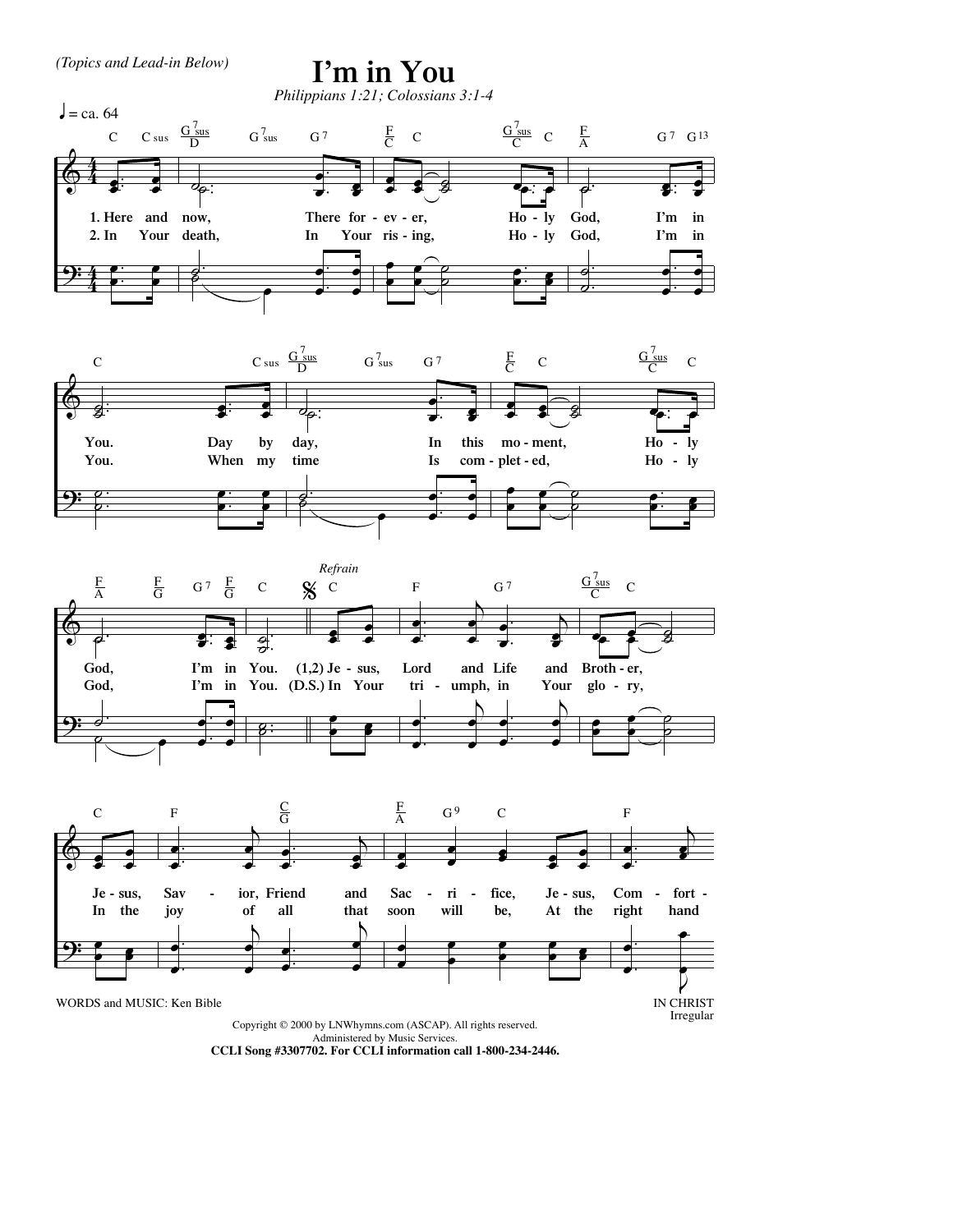

**TOPICS:** Eternal Life; Holiness; Living in Christ; Praise & Worship

LEAD-IN: Since, then, you have been raised with Christ, set your hearts on things above, where Christ is seated at the right hand of God. Set your minds on things above, not on earthly things. For you died, and your life is now hidden with Christ in God. When Christ, who is your life, appears, then you also will appear with him in glory. (Colossians 3:1-4, NIV).